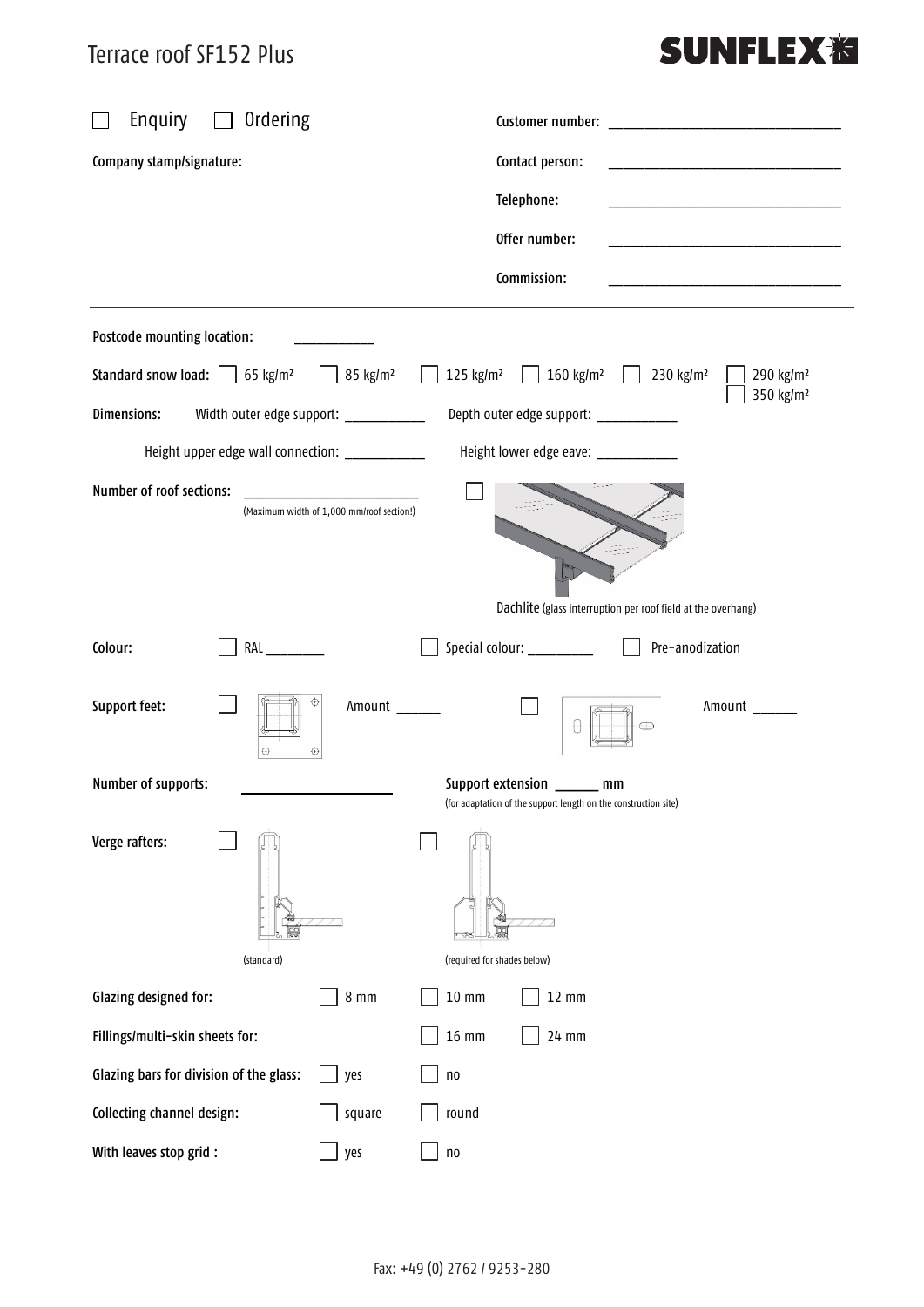## Terrace roof SF152 Plus

# **SUNFLEX<sub>泡</sub>**

| Drainage:<br>(A second downpipe<br>is recommended<br>for a roof surface area of 20 m <sup>2</sup> or more!) |                                                                                                        | Set 1                                                                                                                                             | Set 2                                                                                    | 咖<br>IQ I        | Set 3                                                                                                                      | 由           |      |  |
|-------------------------------------------------------------------------------------------------------------|--------------------------------------------------------------------------------------------------------|---------------------------------------------------------------------------------------------------------------------------------------------------|------------------------------------------------------------------------------------------|------------------|----------------------------------------------------------------------------------------------------------------------------|-------------|------|--|
|                                                                                                             | Set 1                                                                                                  |                                                                                                                                                   | (Screw supports incl. seal, 180° spout, aluminium in roof colour)                        |                  |                                                                                                                            |             |      |  |
|                                                                                                             | Set 2                                                                                                  |                                                                                                                                                   | (Screw supports incl. seal, downpipe 2,500 mm, 2 clamp mounts, aluminium in roof colour) |                  |                                                                                                                            |             |      |  |
|                                                                                                             | Set 3                                                                                                  |                                                                                                                                                   |                                                                                          |                  | (Screw necks incl. seal, downpipe 2,500 mm, 87° pipe bend with outlet, 1 socket, 2 clamp mounts, aluminium in roof colour) |             |      |  |
|                                                                                                             |                                                                                                        |                                                                                                                                                   | Aluminium covering panel in the roof colour for set 2 or 3                               |                  |                                                                                                                            |             |      |  |
| Position of drainage:                                                                                       |                                                                                                        |                                                                                                                                                   | left<br>right                                                                            |                  | middle (only possible if there are 3 or more support)                                                                      |             |      |  |
| (External view)                                                                                             |                                                                                                        |                                                                                                                                                   |                                                                                          |                  |                                                                                                                            |             |      |  |
|                                                                                                             |                                                                                                        |                                                                                                                                                   |                                                                                          |                  |                                                                                                                            |             |      |  |
| Lighting:                                                                                                   |                                                                                                        | Part                                                                                                                                              |                                                                                          |                  | Light strips for LEDs (customised over the whole of the rafter length in the inner area)                                   |             |      |  |
|                                                                                                             | Light strips for LED-stripe (customised over the whole of the rafter length in the inner area)<br>Part |                                                                                                                                                   |                                                                                          |                  |                                                                                                                            |             |      |  |
|                                                                                                             |                                                                                                        | LED spots per light strip (please create a sketch for the distribution of the spots)<br>Part<br>Set of 3 LED recessed light "Altea" 3000K<br>Part |                                                                                          |                  |                                                                                                                            |             |      |  |
|                                                                                                             |                                                                                                        |                                                                                                                                                   |                                                                                          |                  |                                                                                                                            |             |      |  |
|                                                                                                             |                                                                                                        | LED strip 5.000 mm roll (120 LED's / m)<br>Part                                                                                                   |                                                                                          |                  |                                                                                                                            |             |      |  |
|                                                                                                             |                                                                                                        | Dimming controller<br>Part                                                                                                                        |                                                                                          |                  |                                                                                                                            |             |      |  |
|                                                                                                             |                                                                                                        | 1-channel remote control<br>Part                                                                                                                  |                                                                                          |                  |                                                                                                                            |             |      |  |
|                                                                                                             |                                                                                                        | 5-channel remote control with dimming control<br>Part                                                                                             |                                                                                          |                  |                                                                                                                            |             |      |  |
|                                                                                                             |                                                                                                        | Transformer DC 24V 30W<br>Part                                                                                                                    |                                                                                          |                  |                                                                                                                            |             |      |  |
|                                                                                                             |                                                                                                        | Transformer 24V 100W<br>Part                                                                                                                      |                                                                                          |                  |                                                                                                                            |             |      |  |
|                                                                                                             |                                                                                                        | Set of 4 Set, 2m extension cable<br>Part                                                                                                          |                                                                                          |                  |                                                                                                                            |             |      |  |
|                                                                                                             |                                                                                                        | Part                                                                                                                                              | Set of 4 Set, 3m extension cable                                                         |                  |                                                                                                                            |             |      |  |
|                                                                                                             |                                                                                                        | Part                                                                                                                                              | Set of 3 Set, 1.5m Y-connection cable                                                    |                  |                                                                                                                            |             |      |  |
| Cable duct wall connection:                                                                                 |                                                                                                        |                                                                                                                                                   | yes                                                                                      | n <sub>0</sub>   |                                                                                                                            |             |      |  |
| Accessory:                                                                                                  |                                                                                                        | part                                                                                                                                              | Adapter for external shading                                                             |                  |                                                                                                                            |             |      |  |
|                                                                                                             |                                                                                                        | part                                                                                                                                              | Adapter for internal shading                                                             |                  |                                                                                                                            |             |      |  |
|                                                                                                             |                                                                                                        |                                                                                                                                                   |                                                                                          |                  |                                                                                                                            |             |      |  |
| <b>Foundation elements:</b>                                                                                 |                                                                                                        |                                                                                                                                                   |                                                                                          |                  |                                                                                                                            |             |      |  |
|                                                                                                             |                                                                                                        |                                                                                                                                                   |                                                                                          |                  |                                                                                                                            |             |      |  |
|                                                                                                             |                                                                                                        | front:                                                                                                                                            | SF <sub>20</sub>                                                                         | SF <sub>25</sub> | Framed SF25                                                                                                                | SF30        | SF35 |  |
|                                                                                                             |                                                                                                        |                                                                                                                                                   | <b>SF42</b>                                                                              | <b>SF45</b>      |                                                                                                                            |             |      |  |
|                                                                                                             |                                                                                                        |                                                                                                                                                   |                                                                                          |                  |                                                                                                                            |             |      |  |
|                                                                                                             |                                                                                                        | left:                                                                                                                                             | SF <sub>20</sub>                                                                         | SF <sub>25</sub> | Framed SF25                                                                                                                | <b>SF30</b> | SF35 |  |
|                                                                                                             |                                                                                                        |                                                                                                                                                   | <b>SF42</b>                                                                              | <b>SF45</b>      | Triangle glazing (roof light)                                                                                              |             |      |  |
|                                                                                                             |                                                                                                        |                                                                                                                                                   | SF <sub>20</sub>                                                                         | SF <sub>25</sub> | Framed SF25                                                                                                                | SF30        | SF35 |  |
|                                                                                                             |                                                                                                        | right:                                                                                                                                            | <b>SF42</b>                                                                              | <b>SF45</b>      | Triangle glazing (roof light)                                                                                              |             |      |  |
|                                                                                                             |                                                                                                        |                                                                                                                                                   |                                                                                          |                  |                                                                                                                            |             |      |  |

Please complete and send the corresponding order form!